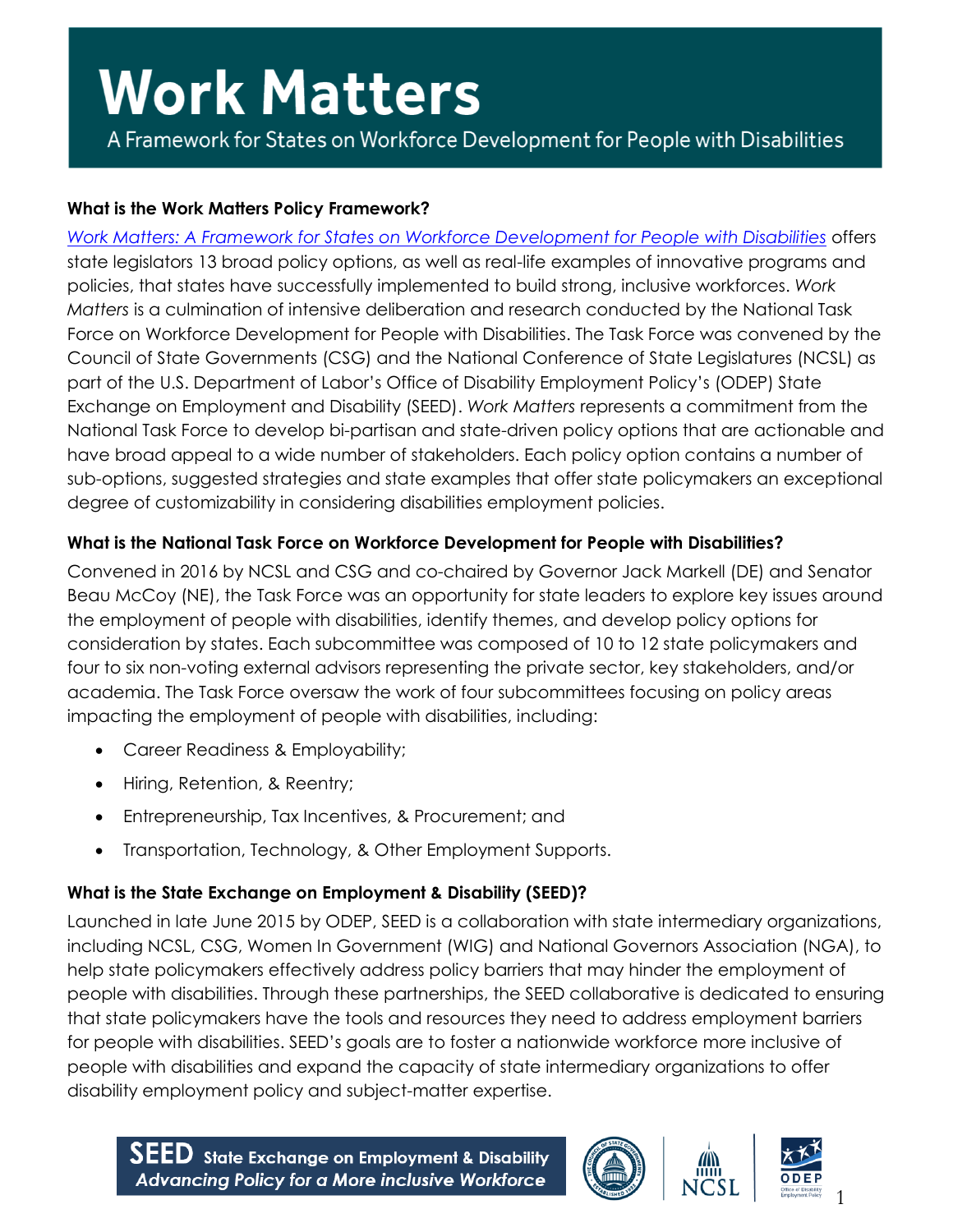A Framework for States on Workforce Development for People with Disabilities

#### *Work Matters* **Guiding Principles:**

*The following represent key ideas that were embraced by the subcommittees and helped inform the examination of policy barriers and development of the policy options.*

- Disability is a natural part of the human experience that in no way diminishes one's right to fully participate in all aspects of community life.
- Disability can develop at any point during an individual's lifetime and have varying impacts.
- Successful disability policy embraces the "nothing about us without us" principle.
- People with disabilities are underutilized in our workforce and frequently experience social and economic disadvantage.
- People with disabilities have valuable and unique contributions to make disability inclusion boosts the bottom line.

#### *Work Matters* **Policy Themes:**

*The following represent common aspects of the policy options developed by the subcommittees and are included for consideration in disability employment policymaking, which states might look to during innovation efforts beyond the Work Matters framework.*

- Leading by example and "walk the talk" ensure that state agencies become model employers and use state financial resources to support model employers in the private sector.
- Including external and internal focus on disability awareness, including disability etiquette, in all state government policies, programs, practices, and disability employment initiatives.
- Adopting robust reporting requirements, including establishing performance goals, metrics for measurement and data collection processes, to help inform policymaking.
- Increasing coordination, blending and braiding of services and funding across agencies and levels of government to ensure successful employment of people with disabilities.
- Requiring accountability from the highest levels of government.
- Including *universal design* principles, which seek to ensure accessibility and usability to the greatest extent possible for all people, in the earliest development phases of all state government policies, programs, and practices, rather than retrofitting the policy after the fact.
- Identify low hanging fruit policy and program efforts that have significant impact and are relatively easy to implement, including (but not limited to):
	- o Identifying existing state programs and systems that can be easily adapted to include people with disabilities;
	- o Adopting best practices and lessons learned from similar state initiatives targeting other underserved populations to inform initiatives for people with disabilities;

 $\mathsf{SEED}\nolimits$  state Exchange on Employment & Disability **Advancing Policy for a More inclusive Workforce** 





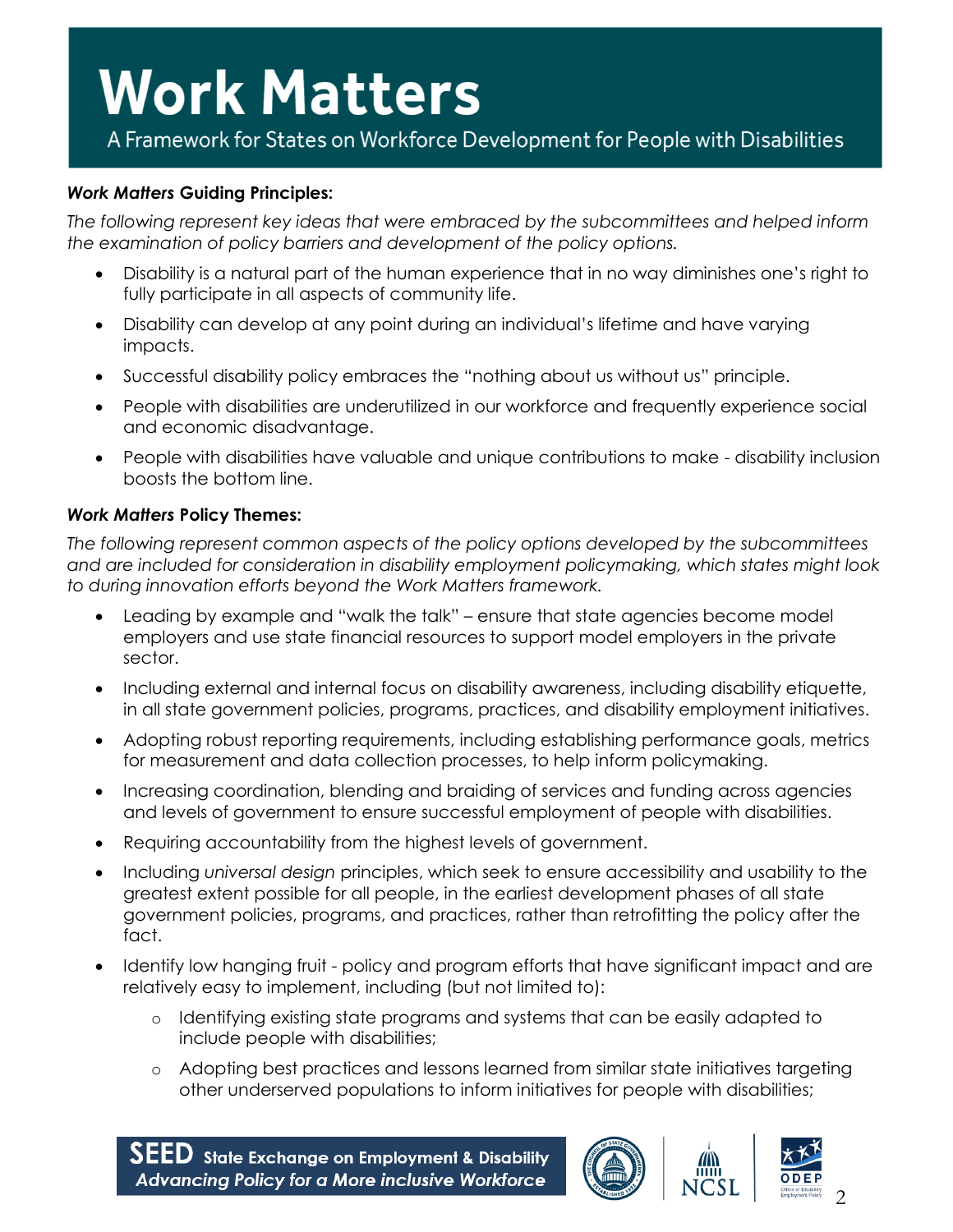### A Framework for States on Workforce Development for People with Disabilities

- o Extending diversity and inclusion (affirmative action) policies applicable to race, national origin, and gender to include disability for state agencies and businesses contracting with state government; and
- o Using existing mentorship models to connect business champions supporting disability employment with employers interested in beginning disability hiring initiatives.

### *Work Matters* **Policy Options:**

- *Laying the Groundwork:* consists of policy issues that communicate state-level commitment to supporting workforce development and employment access and opportunity for people with disabilities.
	- **1. States as Model Employers.** States are encouraged to be model employers of people with disabilities, enacting policies that increase disability inclusion in the civilsector workforce and serving as an example for private-sector employers to follow.
		- A. Use formal mechanisms to enact policies committing states to be model employers of people with disabilities.
		- B. Create infrastructure (e.g., cabinet-level position, interagency working group) and strategic plan to maximize the likelihood that employment-related and other issues affecting people with disabilities are addressed by government agencies at the earliest stages of policy development, design, implementation and evaluation.
		- C. Adopt workforce analyses and hiring goals for people with disabilities comparable to those applicable to race, national origin and gender.
		- D. Adopt hiring systems, including fast-track hiring systems.
		- E. Adopt policies and procedures to facilitate advancement and retention.
		- F. Implement Stay-at-Work, Return-to-Work programs, policies and practices for state employment.
		- G. Provide training and information to state personnel.
	- **2. Capacity of Private and Nonprofit Sector.** States can build capacity of private- and nonprofit-sector employers to engage in disability inclusion efforts. States can adopt policies that incentivize hiring of workers with disabilities and provide financial supports and technical assistance.
		- A. Provide technical assistance to and engage with businesses interested in employing individuals with disabilities.
		- B. Develop (or use existing) databases of persons with disabilities looking for employment.
		- C. Extend diversity and inclusion (e.g. affirmative action) policies for state government contractors, including requirements to prepare plans that include utilization analysis and goals applicable to race, national origin and gender, to include disability.
		- D. Expand and improve self-identification practices to ensure accurate counts of people with disabilities.

 $\textsf{SEED}\xspace$  state Exchange on Employment & Disability **Advancing Policy for a More inclusive Workforce** 





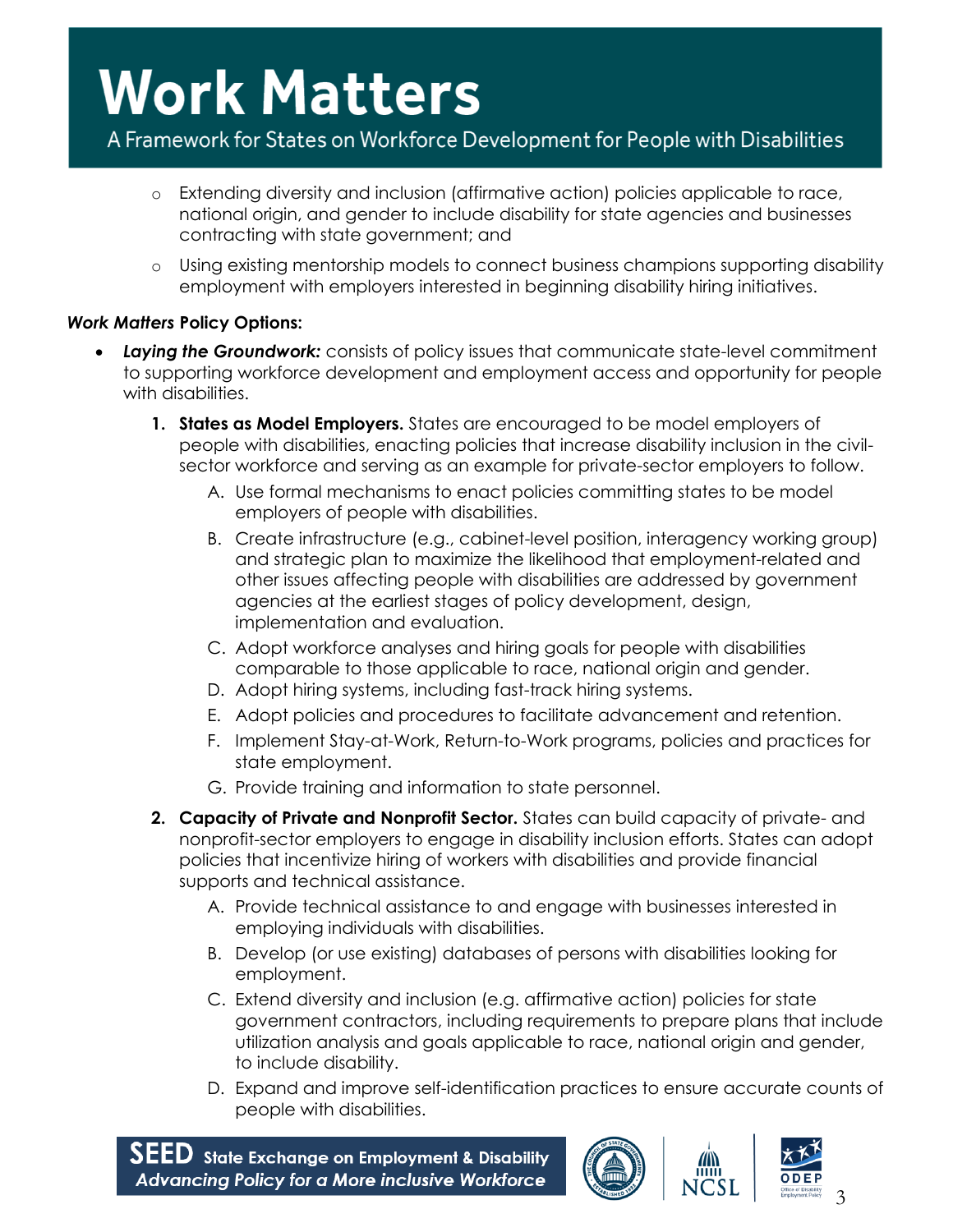A Framework for States on Workforce Development for People with Disabilities

- E. Explore convening a task force or summit bringing public and private interests together to discuss state disability employment issues. Utilize the task force or summit as an opportunity to identify business champions
- F. Explore coordinated strategies to support business hiring efforts, lessen administrative burdens, and engage in education and outreach to increase resource utilization.
- G. Use tax incentive policies to encourage businesses to increase disability inclusion.
- H. Explore tax credits for employment supports like physical building barrier removal, workplace accommodations, technology, transportation and child care.
- **3. External and Internal Focus on Disability Awareness.** States are encouraged to have an external and internal focus on disability awareness, including disability etiquette. In developing awareness around disabilities, the focus should be cross-disability and include both visible and non-obvious disabilities.
	- A. States are encouraged to have an external and internal focus on disability awareness
	- B. Training and certificate programs for all those in public and private sectors who work with children, youth and adults with disabilities should require disability-related professional development elements.
- **4. Interagency Coordination and Collaboration.** States can implement policies that optimize resources and services through interagency coordination, collaboration and blending/braiding of funding, and implementation of robust performance measures.
	- A. Support policy alignment, collaboration, coordination and braiding/blending of funding and services across all relevant state systems to facilitate competitive integrated employment for individuals with disabilities, including individuals with the most significant disabilities, through Employment First initiatives adopted through legislation and/or executive orders
	- B. Enhance cooperation and collaboration among state human resources and state agencies that work with people with disabilities by formalizing partnerships
	- C. Expand and improve community linkages among organizations engaged in increasing employment opportunities for individuals with disabilities.
	- D. Facilitate collaboration and coordination between federal, state and local educational agencies and state vocational rehabilitation programs, job training, workforce development systems, etc., regarding the design and implementation of career readiness and career development programs, ensuring they are person-centered and disability-inclusive (taking into consideration local control in some states).





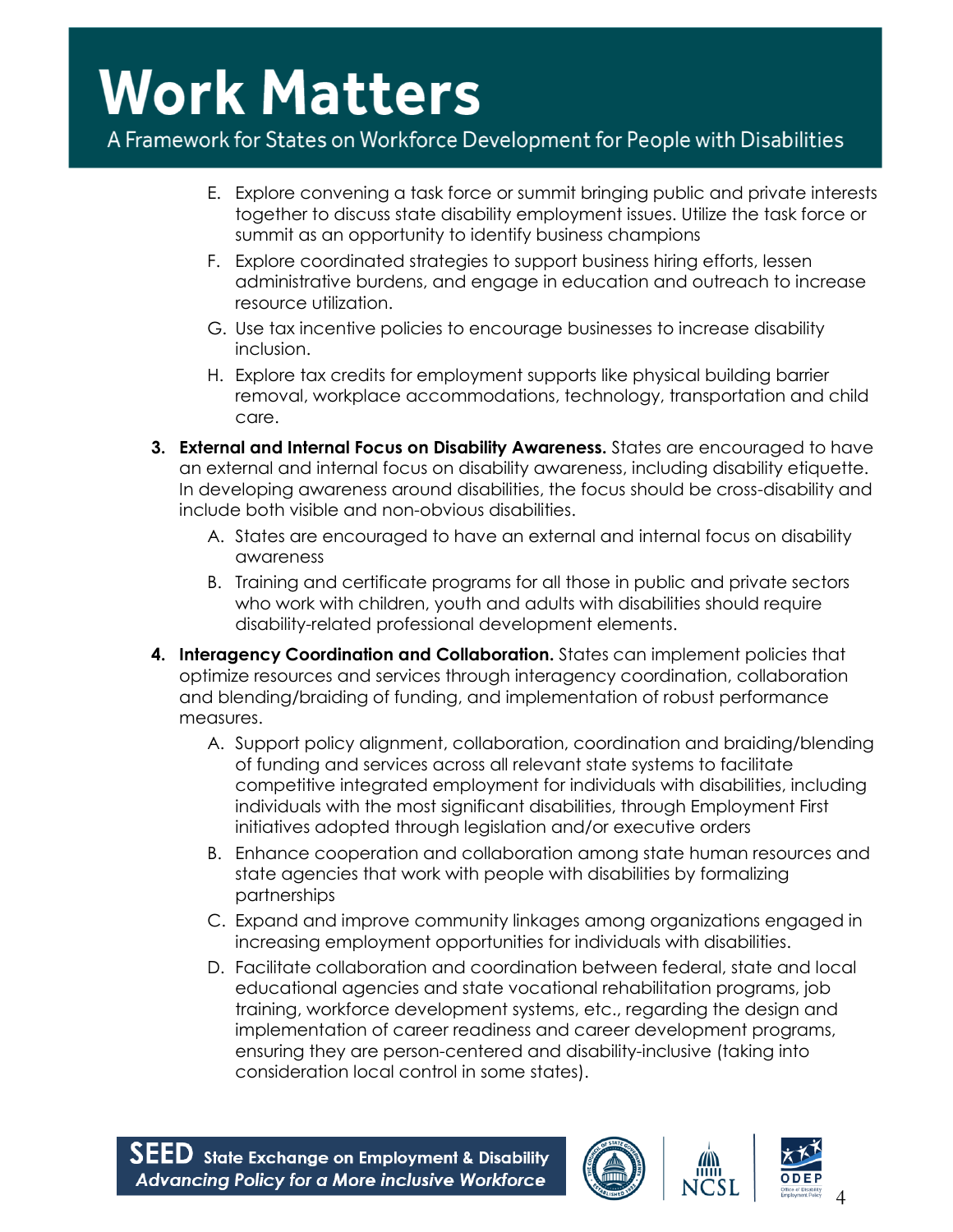### A Framework for States on Workforce Development for People with Disabilities

- E. Support existing job coach programs and identify funding sources for expanded supports for traditional employee placements and entrepreneurial efforts.
- F. Develop an accessible one-call, one-click system within state governments to offer information and resources to assist and match people with disabilities with appropriate transportation and other services.
- G. Establish or improve reporting mechanisms to measure success of program(s) and drive quality improvement.
- **Preparing for Work:** consists of policy issues related to providing education and vocational training opportunities for youth and young adults with disabilities.
	- **5. Education and Career Readiness.** States can promote education and career readiness policies and strategies that expect and prepare all youth, including those with disabilities, to enter the workforce.
		- A. Promote comprehensive education and career development plans that capitalize on youths' skills, abilities, and career and academic goals.
		- B. Include youth with disabilities in a sustained, meaningful manner in the career readiness and development process, beginning at an early age.
		- C. Strengthen the capacity of education and career development professionals to design and implement evidence-based, inclusive programs and strategies.
	- **6. Skill Development and Job Exploration.** States can facilitate skill development and job exploration opportunities, such as work-based learning, for youth and young adults, including those with disabilities, that align with education and career development planning and meet businesses' predicted workforce needs.
		- A. Expand the availability of inclusive work-based learning experiences where eligibility is not contingent on enrollment or participation in an educational program or institution.
		- B. Facilitate collaboration between state and local educational, workforce development and vocational rehabilitation agencies to provide a wide range of integrated work-based learning experiences for youth with disabilities including paid internships, and leverage funding to pay for training/learning experiences or to reimburse businesses for associated costs.
	- **7. Family Engagement.** States can promote meaningful family engagement throughout the education and career development process for youth and young adults, including those with disabilities.
		- A. Encourage the development and adoption of comprehensive training for parents and families that provides them with the appropriate knowledge to support youth with disabilities in navigating the education and career development process.





5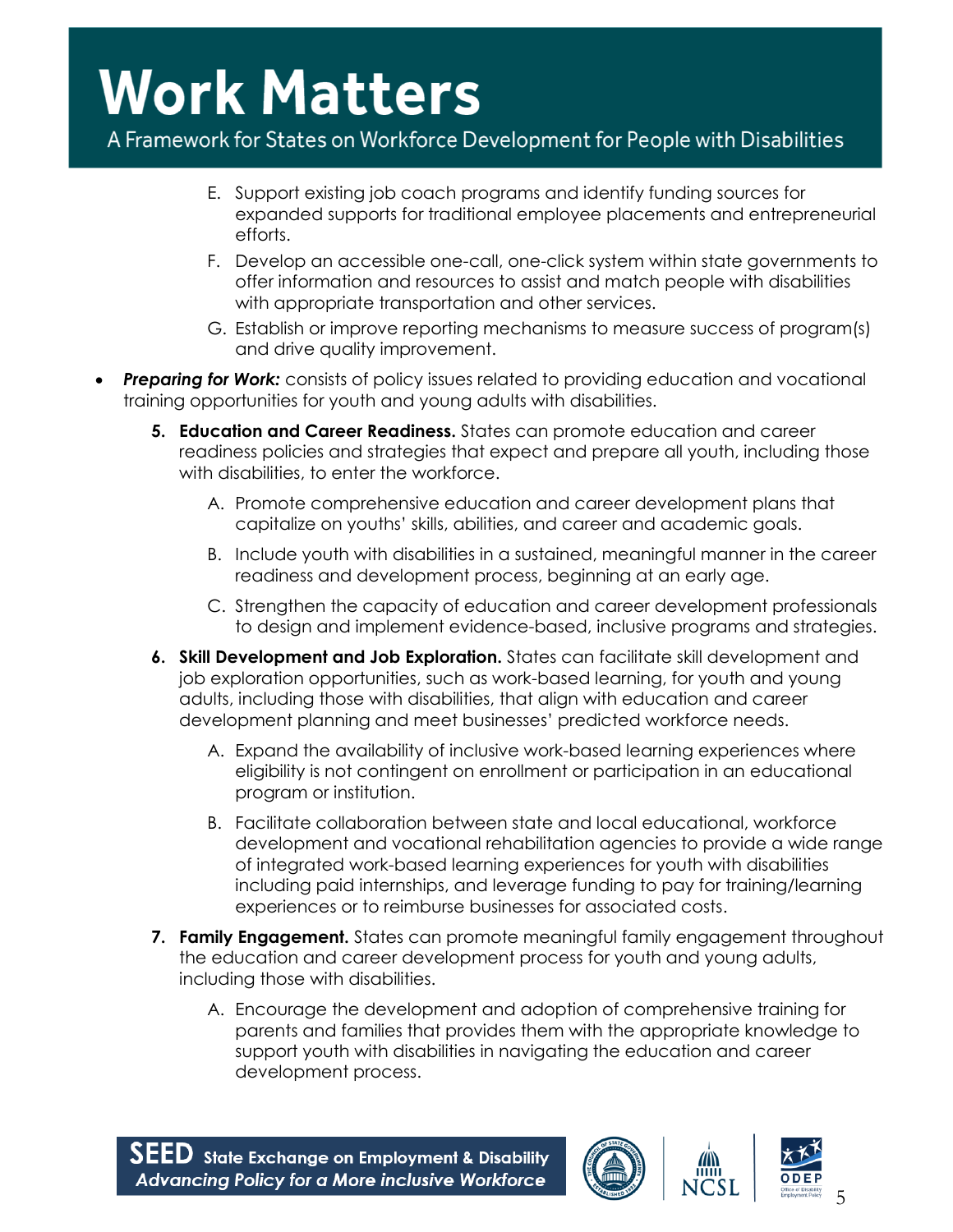A Framework for States on Workforce Development for People with Disabilities

- B. Afford families, including families with children with disabilities, opportunities to serve as advisers in the design of career and workforce development programs and strategies.
- C. Engage families in education and career development planning to increase their capacity to better assist youth in navigating the career development process and maximize learning opportunities.
- *Getting to & Accessing Work Opportunities:* consists of policy issues ensuring that spaces, services and technologies facilitate equal access to work opportunities.
	- **8. Transportation.** States are encouraged to ensure that transportation is widely available, reliable, affordable and accessible to people with disabilities in order to support access to the workplace.
		- A. States are encouraged to adopt policies that prioritize transportation options that are reliable and accessible for individuals with disabilities, as well as alternative strategies that address and mitigate challenges for people with disabilities.
		- B. States should encourage businesses to use government incentives and programs to offer shuttles and other transportation options for employees.
	- **9.** Information and Communication Technology. States can adopt policies that support accessibility in the workplace, particularly related to accessible information and communication technologies, or ICT, and assistive technologies.
		- A. Encourage employers to take steps to level the playing field for employees with disabilities by ensuring the adoption of accessible ICT technology and supporting the use of assistive technology including, but not limited to, personalized assistive technology.
		- B. Elevate the importance of accessibility as a primary policy and program consideration in the design, development and procurement of technology systems. Where technical standards for accessibility do not exist, adopt usercentered functional performance criteria for all disability types.
		- C. Ensure that higher education curricula for technology, engineering, design and architecture include principles of accessibility, universal design, and inclusive information and communication technologies.
		- D. Create procurement policies that ensure that all resources, services, products and technologies acquired by state and local governments are fully accessible. States should consider giving a competitive advantage to bidders who can show an implemented company accessibility policy related to their offerings and solutions.
	- **10. Built Environment.** States can enact policies that support worker access to the built environment, including housing, public transportation, infrastructure and physical design.